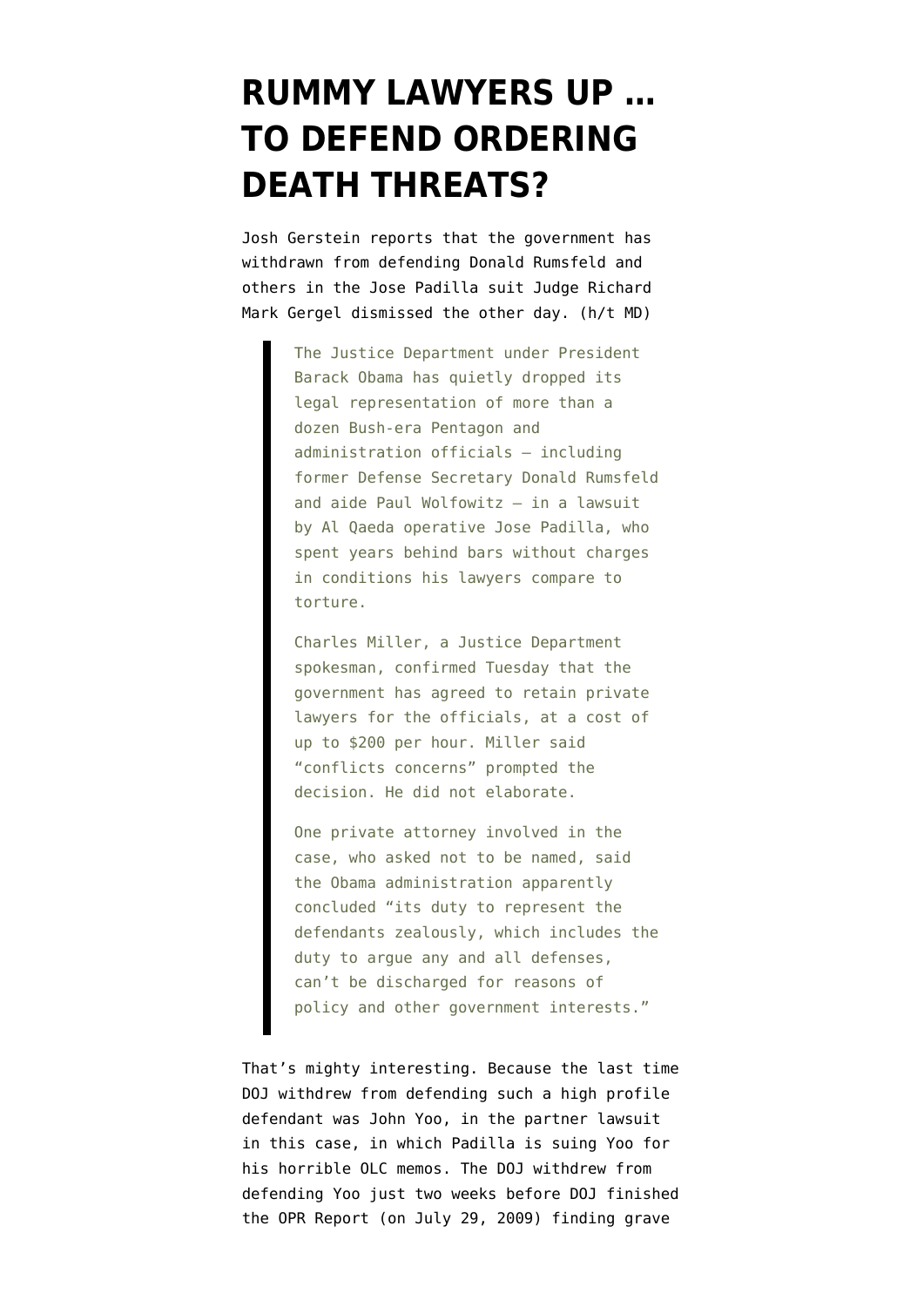problems with the OLC memos John Yoo wrote authorizing torture. The very memos Padilla sued Yoo about.

Which makes this observation from Gerstein and Stephen Gillers all the more interesting.

> Legal ethics experts said the Justice Department's withdrawal could stem from qualms about a full-throated defense of Padilla's treatment while in military custody. His lawyers claim that Padilla's captors in the brig subjected him to abuse including sensory deprivation, prolonged isolation, imminent death threats, forced drugging and interference with his practice of Islam.

"Some of the [defendants] may have wanted to make more extreme arguments about the legality of their conduct than the Justice Department was willing to accept," said Stephen Gillers, a professor of law at New York University. [my emphasis]

That same OPR Report would virtually prohibit DOJ from helping Rummy and others defend the claim that death threats used on Padilla were legal. After all, we know that [mock burials](http://emptywheel.firedoglake.com/2010/02/25/the-mock-burial-in-the-opr-report/)–a kind of death threat–were just about the only thing that John Yoo said was illegal!

Now, as it happens, Judge Collyer, in the ACLU's FOIA case, appears to have made a [really](http://emptywheel.firedoglake.com/2011/02/14/judge-government-can-shield-its-conversations-about-engaging-in-torture/) [ridiculous argument](http://emptywheel.firedoglake.com/2011/02/14/judge-government-can-shield-its-conversations-about-engaging-in-torture/) that DOJ's declassification of that reference to mock burial does not amount to an acknowledgment that Yoo judged death threats, more generally, to be illegal. And the death threats used against Rahim al-Nashiri at least allegedly are still being investigated.

But it would be mighty interesting if this were all about death threats. Padilla's lawyers are suing because–among other reasons–Rummy ordered up treatment that included death threats. And that's the only thing our Department of Justice